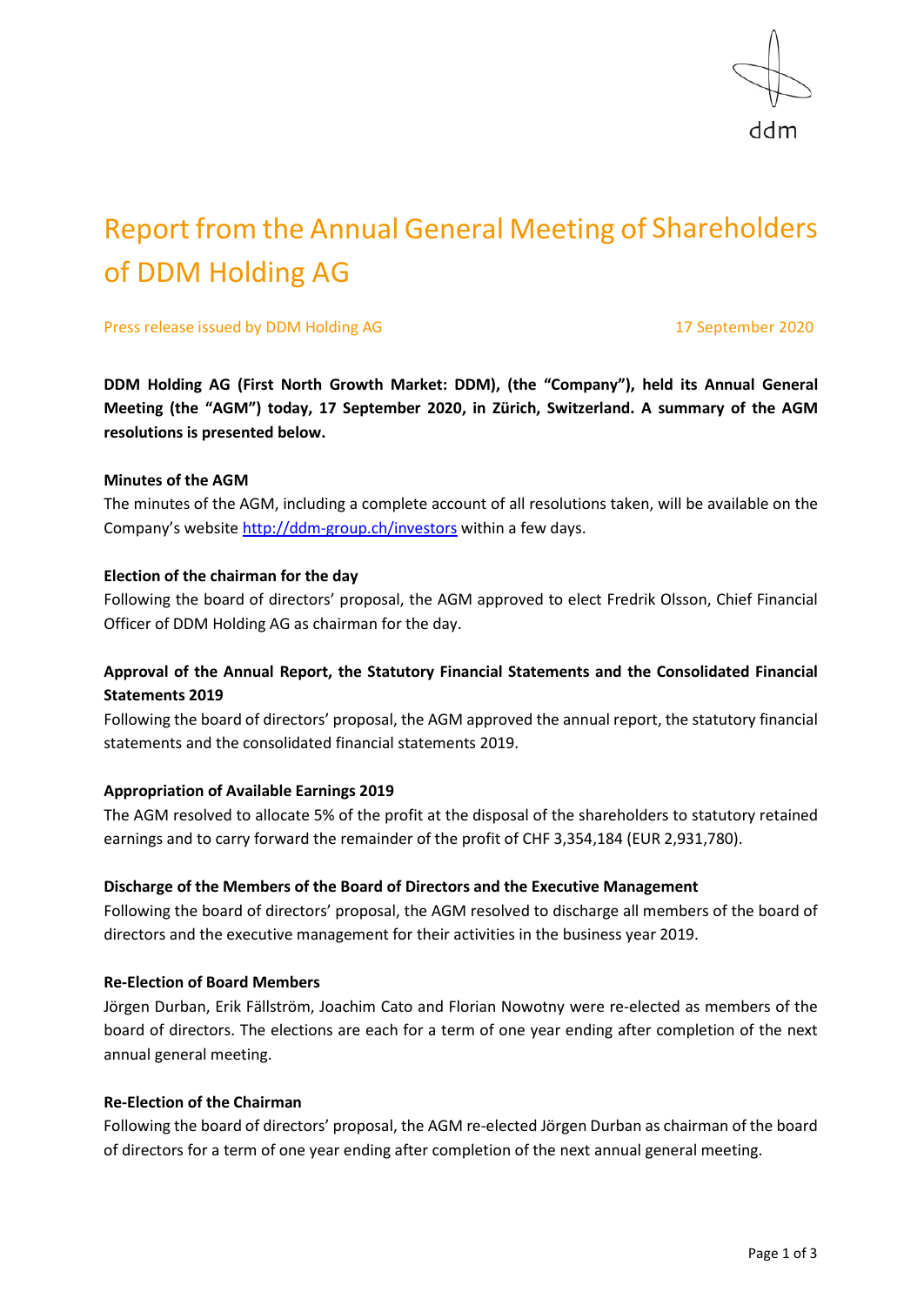

#### **Re-Election of the Remuneration Committee**

Jörgen Durban and Erik Fällström were re-elected as members of the remuneration committee, each for a term of one year ending after completion of the next annual general meeting.

#### **Re-Election of the Independent Proxy**

Bratschi AG (CHE-141.281.308), Zürich, Switzerland was re-elected as independent proxy for a term of one year ending after completion of the next annual general meeting.

#### **Re-Election of the Statutory Auditors**

PricewaterhouseCoopers AG (CHE‑434.873.063), Luzern, was re-elected as the statutory auditors for the business year 2020.

#### **Consultative Vote on the Compensation Report 2019**

The AGM approved, on a consultative basis and as proposed by the board of directors, the compensation report 2019.

#### **Compensation of the Members of the Board of Directors and the Executive Management**

The AGM resolved, in accordance with the proposal of the board of directors, that the remuneration of the board of directors shall not exceed a maximum of CHF 1,000,000 for the period until the end of the 2021 annual general meeting. The AGM also approved the variable compensation of the members of the executive management for the business year 2020 with a maximum aggregate amount of CHF 2,400,000 and the fixed compensation for the business year 2021 with a maximum aggregate amount of CHF 2,000,000.

# **Compensation for AEDC Capital Limited (previously Aldridge EDC Specialty Finance Ltd) ("AEDC") for Business Development Services during the Business Year 2019**

The AGM approved, in accordance with the proposal of the board of directors, the compensation of AEDC for business development services provided by AEDC to the Company during the business year 2019 amounting to EUR 756,978.

#### **Compensation for DDM Group Finance S.A.**

The AGM approved, in accordance with the proposal of the board of directors, the compensation of DDM Group Finance S.A. for brokerage services provided by DDM Group Finance S.A. to the Company during the business year 2019 amounting to EUR 2,685,000.

# **Change of Registered Seat**

The AGM approved, in accordance with the proposal of the board of directors, the change of registered seat of the Company from Baar to Zug.